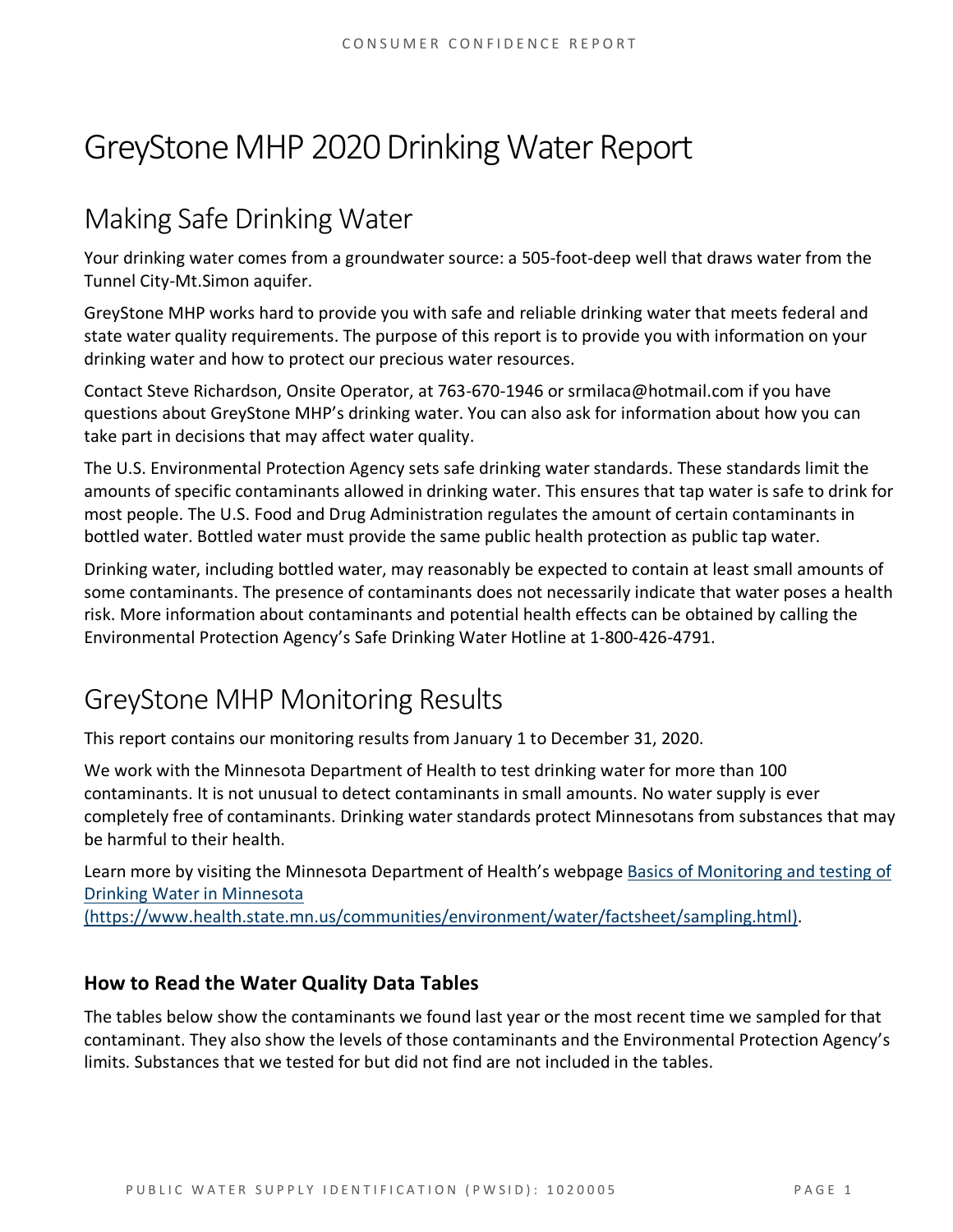We sample for some contaminants less than once a year because their levels in water are not expected to change from year to year. If we found any of these contaminants the last time we sampled for them, we included them in the tables below with the detection date.

We may have done additional monitoring for contaminants that are not included in the Safe Drinking Water Act. To request a copy of these results, call the Minnesota Department of Health at 651-201-4700 or 1-800-818-9318 between 8:00 a.m. and 4:30 p.m., Monday through Friday.

Some contaminants are monitored regularly throughout the year, and rolling (or moving) annual averages are used to manage compliance. Because of this averaging, there are times where the Range of Detected Test Results for the calendar year is lower than the Highest Average or Highest Single Test Result, because it occurred in the previous calendar year.

#### **Definitions**

- **AL (Action Level)**: The concentration of a contaminant which, if exceeded, triggers treatment or other requirements which a water system must follow.
- **EPA:** Environmental Protection Agency
- **MCL (Maximum contaminant level)**: The highest level of a contaminant that is allowed in drinking water. MCLs are set as close to the MCLGs as feasible using the best available treatment technology.
- **MCLG (Maximum contaminant level goal)**: The level of a contaminant in drinking water below which there is no known or expected risk to health. MCLGs allow for a margin of safety.
- **MRDL (Maximum residual disinfectant level):** The highest level of a disinfectant allowed in drinking water. There is convincing evidence that addition of a disinfectant is necessary for control of microbial contaminants.
- **MRDLG (Maximum residual disinfectant level goal)**: The level of a drinking water disinfectant below which there is no known or expected risk to health. MRDLGs do not reflect the benefits of the use of disinfectants to control microbial contaminants.
- **N/A (Not applicable)**: Does not apply.
- **ppb (parts per billion)**: One part per billion in water is like one drop in one billion drops of water, or about one drop in a swimming pool. ppb is the same as micrograms per liter ( $\mu$ g/l).
- **ppm (parts per million)**: One part per million is like one drop in one million drops of water, or about one cup in a swimming pool. ppm is the same as milligrams per liter (mg/l).
- **PWSID:** Public water system identification.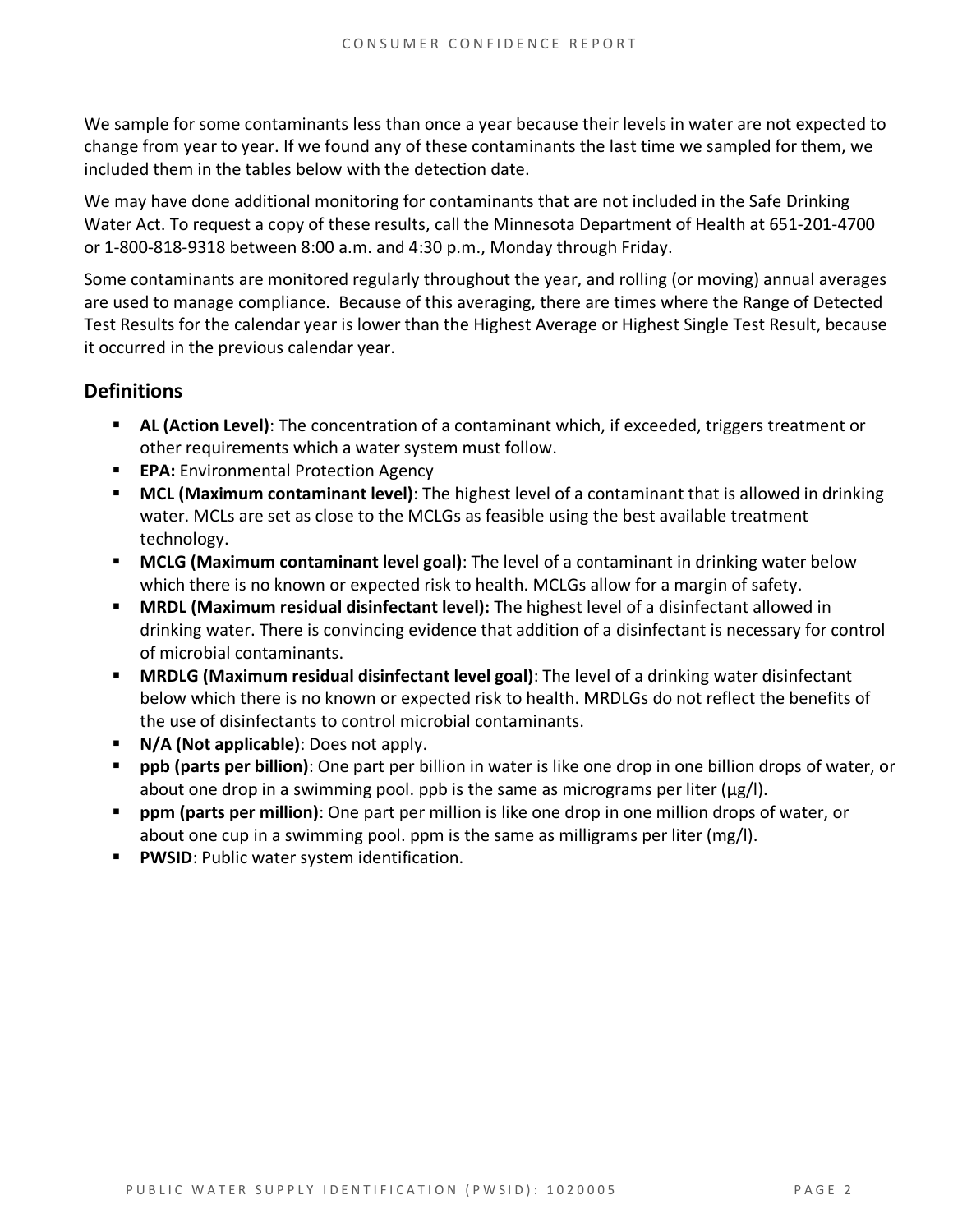### **Monitoring Results – Regulated Substances**

| LEAD AND COPPER - Tested at customer taps.                   |                                         |                                           |                                                   |                                                                             |                  |                                        |  |
|--------------------------------------------------------------|-----------------------------------------|-------------------------------------------|---------------------------------------------------|-----------------------------------------------------------------------------|------------------|----------------------------------------|--|
| <b>Contaminant</b> (Date, if<br>sampled in previous<br>year) | EPA's<br><b>Ideal</b><br>Goal<br>(MCLG) | EPA's<br><b>Action</b><br>Level           | 90% of<br><b>Results Were</b><br><b>Less Than</b> | <b>Number</b><br><b>of</b><br><b>Homes</b><br>with<br>High<br><b>Levels</b> | <b>Violation</b> | <b>Typical Sources</b>                 |  |
| Lead (08/30/18)                                              | 0 ppb                                   | 90% of<br>homes<br>less than<br>15 ppb    | $<$ 2 ppb                                         | 0 out of<br>10                                                              | NO               | Corrosion of<br>household<br>plumbing. |  |
| Copper (08/30/18)                                            | 0 ppm                                   | 90% of<br>homes<br>less than<br>$1.3$ ppm | $0.06$ ppm                                        | 0 out of<br>10                                                              | NO.              | Corrosion of<br>household<br>plumbing. |  |

| <b>CONTAMINANTS RELATED TO DISINFECTION - Tested in drinking water.</b> |                                               |                                    |                                                                                              |                                                    |                  |                                                  |
|-------------------------------------------------------------------------|-----------------------------------------------|------------------------------------|----------------------------------------------------------------------------------------------|----------------------------------------------------|------------------|--------------------------------------------------|
| Substance (Date, if<br>sampled in previous<br>year)                     | <b>EPA's Ideal</b><br>Goal (MCLG<br>or MRDLG) | EPA's<br>Limit<br>(MCL or<br>MRDL) | <b>Highest</b><br><b>Average or</b><br><b>Highest</b><br><b>Single Test</b><br><b>Result</b> | Range of<br><b>Detected</b><br><b>Test Results</b> | <b>Violation</b> | <b>Typical Sources</b>                           |
| <b>Total</b><br><b>Trihalomethanes</b><br>(TTHMs)                       | N/A                                           | 80 ppb                             | $2.4$ ppb                                                                                    | N/A                                                | NO.              | By-product of<br>drinking water<br>disinfection. |
| <b>Total Chlorine</b>                                                   | $4.0$ ppm                                     | $4.0$ ppm                          | $0.54$ ppm                                                                                   | $0.25 - 0.72$<br>ppm                               | NO.              | Water additive<br>used to control<br>microbes.   |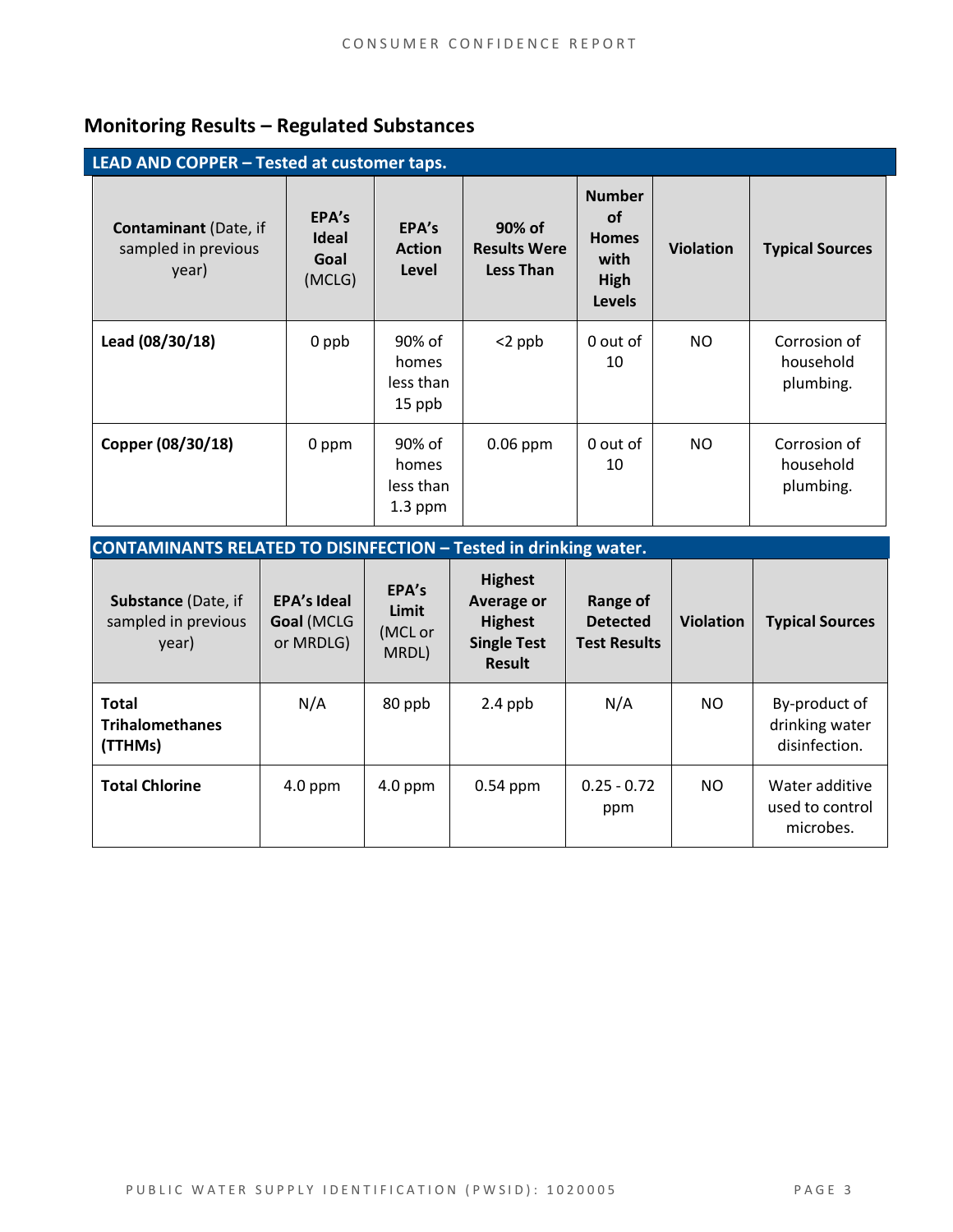#### **Monitoring Results – Unregulated Substances**

In addition to testing drinking water for contaminants regulated under the Safe Drinking Water Act, we sometimes also monitor for contaminants that are not regulated. Unregulated contaminants do not have legal limits for drinking water.

Detection alone of a regulated or unregulated contaminant should not cause concern. The meaning of a detection should be determined considering current health effects information. We are often still learning about the health effects, so this information can change over time.

The following table shows the unregulated contaminants we detected last year, as well as human-health based guidance values for comparison, where available. The comparison values are based only on potential health impacts and do not consider our ability to measure contaminants at very low concentrations or the cost and technology of prevention and/or treatment. They may be set at levels that are costly, challenging, or impossible for water systems to meet (for example, large-scale treatment technology may not exist for a given contaminant).

A person drinking water with a contaminant at or below the comparison value would be at little or no risk for harmful health effects. If the level of a contaminant is above the comparison value, people of a certain age or with special health conditions - like a fetus, infants, children, elderly, and people with impaired immunity – may need to take extra precautions. Because these contaminants are unregulated, EPA and MDH require no particular action based on detection of an unregulated contaminant. We are notifying you of the unregulated contaminants we have detected as a public education opportunity.

More information is available on MDH's A-Z List of Contaminants in Water [\(https://www.health.state.mn.us/communities/environment/water/contaminants/index.html\)](https://www.health.state.mn.us/communities/environment/water/contaminants/index.html) and Fourth [Unregulated Contaminant Monitoring Rule \(UCMR 4\)](https://www.health.state.mn.us/communities/environment/water/com/ucmr4.html)  [\(https://www.health.state.mn.us/communities/environment/water/com/ucmr4.html\).](https://www.health.state.mn.us/communities/environment/water/com/ucmr4.html)

| <b>UNREGULATED CONTAMINANTS - Tested in drinking water.</b> |                         |                                                                          |                                                 |  |  |  |  |
|-------------------------------------------------------------|-------------------------|--------------------------------------------------------------------------|-------------------------------------------------|--|--|--|--|
| Contaminant                                                 | <b>Comparison Value</b> | <b>Highest Average Result</b><br>or Highest Single Test<br><b>Result</b> | <b>Range of Detected Test</b><br><b>Results</b> |  |  |  |  |
| Sodium*                                                     | 20 ppm                  | 7.34 ppm                                                                 | N/A                                             |  |  |  |  |
| <b>Sulfate</b>                                              | 500 ppm                 |                                                                          | N/A                                             |  |  |  |  |

\*Note that home water softening can increase the level of sodium in your water.

#### **Some People Are More Vulnerable to Contaminants in Drinking Water**

Some people may be more vulnerable to contaminants in drinking water than the general population. Immuno-compromised persons such as persons with cancer undergoing chemotherapy, persons who have undergone organ transplants, people with HIV/AIDS or other immune system disorders, some elderly, and infants can be particularly at risk from infections. The developing fetus and therefore pregnant women may also be more vulnerable to contaminants in drinking water. These people or their caregivers should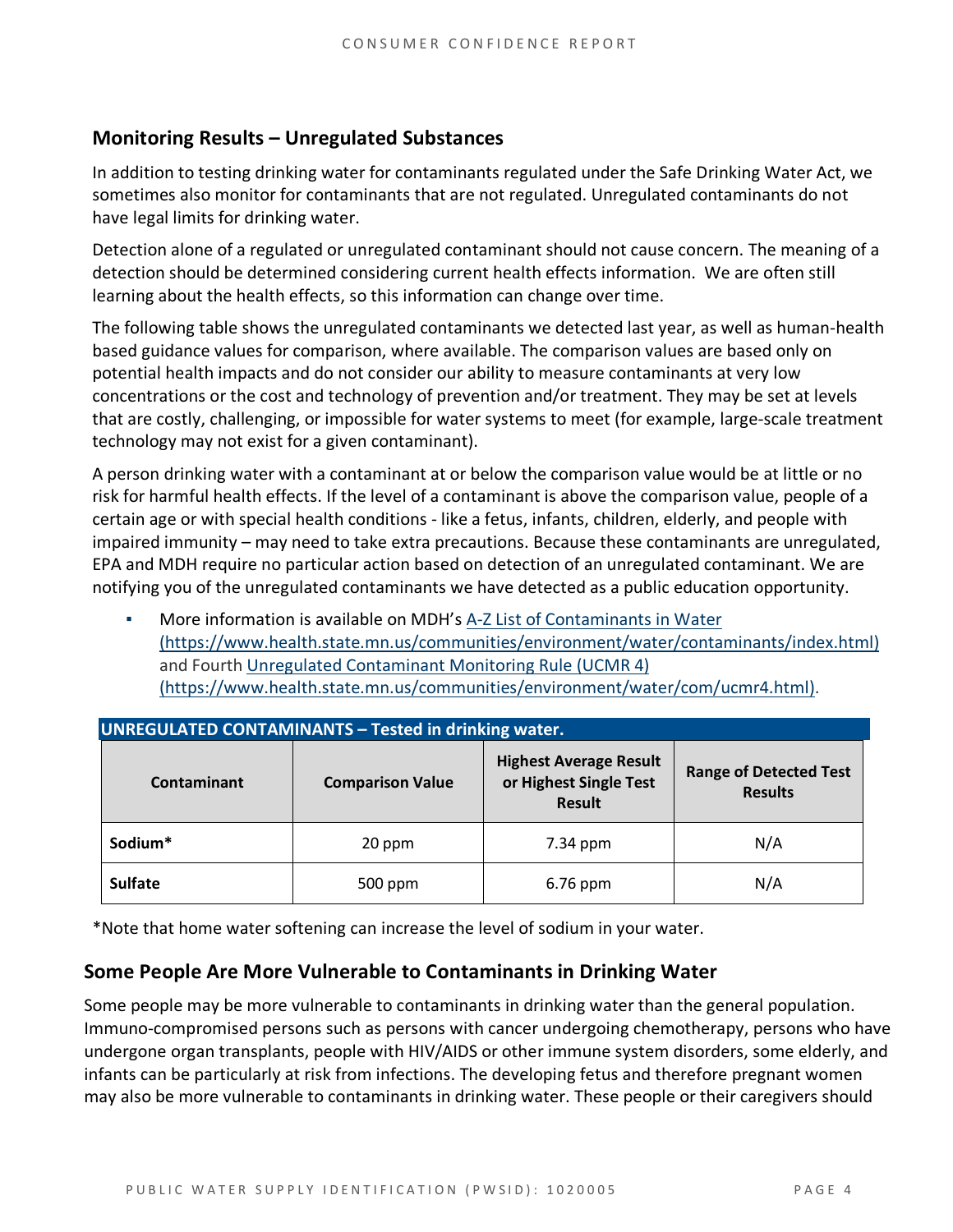seek advice about drinking water from their health care providers. EPA/Centers for Disease Control (CDC) guidelines on appropriate means to lessen the risk of infection by *Cryptosporidium* and other microbial contaminants are available from the Safe Drinking Water Hotline at 1-800-426-4791.

### Learn More about Your Drinking Water

#### **Drinking Water Sources**

Minnesota's primary drinking water sources are groundwater and surface water. Groundwater is the water found in aquifers beneath the surface of the land. Groundwater supplies 75 percent of Minnesota's drinking water. Surface water is the water in lakes, rivers, and streams above the surface of the land. Surface water supplies 25 percent of Minnesota's drinking water.

Contaminants can get in drinking water sources from the natural environment and from people's daily activities. There are five main types of contaminants in drinking water sources.

- **Microbial contaminants,** such as viruses, bacteria, and parasites. Sources include sewage treatment plants, septic systems, agricultural livestock operations, pets, and wildlife.
- **Inorganic contaminants** include salts and metals from natural sources (e.g. rock and soil), oil and gas production, mining and farming operations, urban stormwater runoff, and wastewater discharges.
- **Pesticides and herbicides** are chemicals used to reduce or kill unwanted plants and pests. Sources include agriculture, urban stormwater runoff, and commercial and residential properties.
- Organic chemical contaminants include synthetic and volatile organic compounds. Sources include industrial processes and petroleum production, gas stations, urban stormwater runoff, and septic systems.
- **Radioactive contaminants** such as radium, thorium, and uranium isotopes come from natural sources (e.g. radon gas from soils and rock), mining operations, and oil and gas production.

The Minnesota Department of Health provides information about your drinking water source(s) in a source water assessment, including:

- How GreyStone MHP is protecting your drinking water source(s);
- Nearby threats to your drinking water sources;
- How easily water and pollution can move from the surface of the land into drinking water sources, based on natural geology and the way wells are constructed.

Find your source water assessment a[t Source Water Assessments](https://www.health.state.mn.us/communities/environment/water/swp/swa)  [\(https://www.health.state.mn.us/communities/environment/water/swp/swa\)](https://www.health.state.mn.us/communities/environment/water/swp/swa) or call 651-201-4700 or 1- 800-818-9318 between 8:00 a.m. and 4:30 p.m., Monday through Friday.

#### **Lead in Drinking Water**

You may be in contact with lead through paint, water, dust, soil, food, hobbies, or your job. Coming in contact with lead can cause serious health problems for everyone. There is no safe level of lead. Babies, children under six years, and pregnant women are at the highest risk.